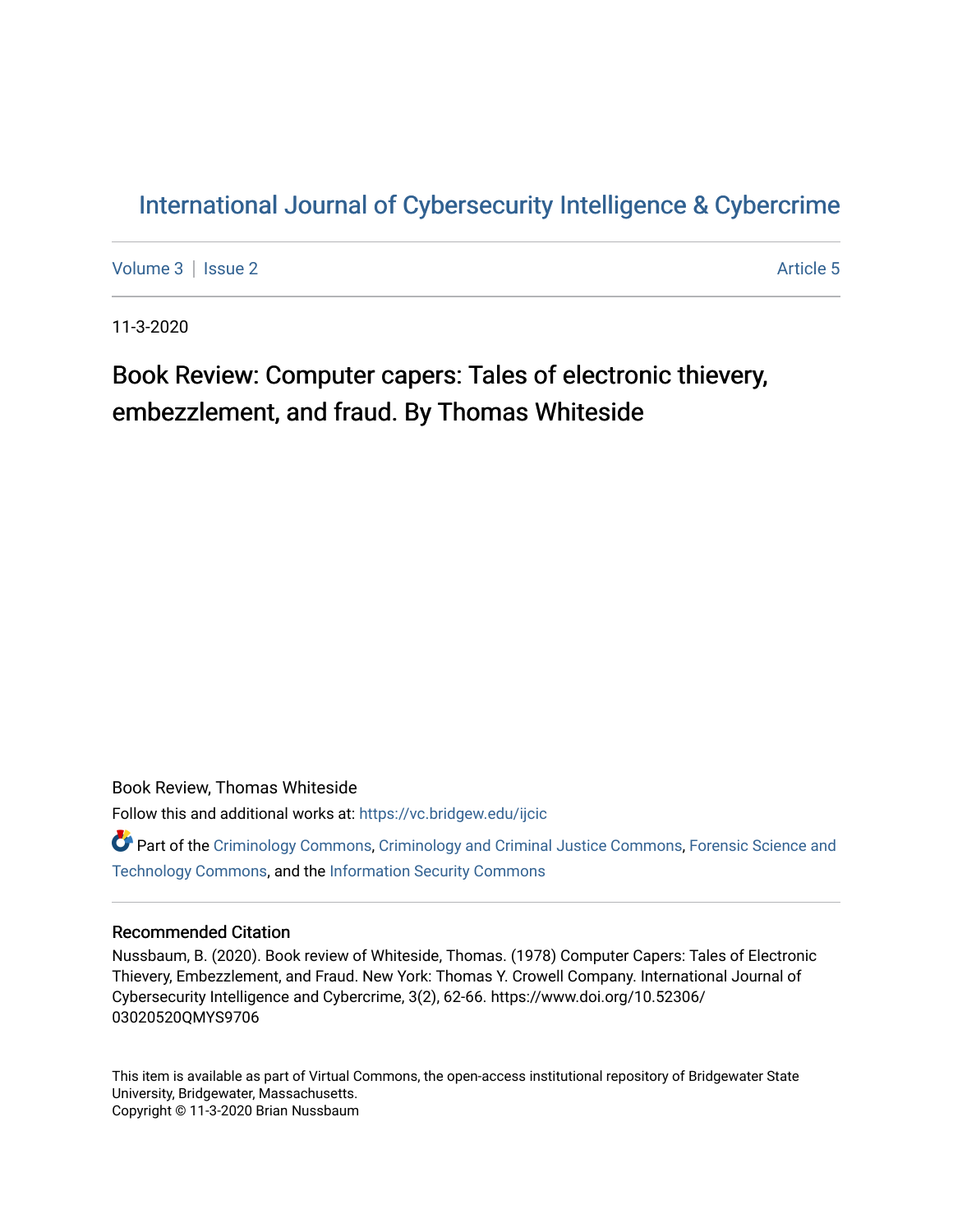# **Book Review:** *Computer capers: Tales of electronic thievery, embezzlement, and fraud.* **By Thomas Whiteside**

Brian Nussbaum\*, College of Emergency Preparedness, Homeland Security and Cybersecurity, University at Albany, USA

 Cybersecurity is a field that is consistently concerned with the new and emerging. New threat actors, the latest un-patched vulnerabilities, the big new data breach in the news, the impacts on security from emerging technologies like artificial intelligence, and the impacts on targets that are still in their formative years like "smart cities." This forward-looking nature is both appropriate and necessary given the incredible speed at which cybersecurity has grown from a niche concern for technologists to an underlying requirement for secure organizations and a resilient society. That said, it can also result in a lack of not just historical context, but also in many practitioners (particularly new or younger practitioners) being unfamiliar with earlier versions of their own field.

 Professionals, be they lawyers or doctors, learn a lot about their professions what to do, what not to do, ethical considerations, being professionals by studying their historical predecessors. This need to study a fields history is not completely absent in cybersecurity. Practitioners like Richard Bejtlich (2014) have pointed to the need for historical context, and some excellent books have tackled the history of organizational developments in government (especially military and intelligence) cybersecurity, and to a lesser extent in private sector cybersecurity. Though there have been some attempts to influence this, very few students or practitioners will routinely read much of the actual historical writing about cybersecurity published in previous decades, with the probable exception of the Cuckoos' Egg by Cliff Stoll (Stoll, 2005).

 Stoll's book, while exceptionally valuable for learning about the history of cybersecurity what network intrusions are, how an adversary's goals translate to behavior, how to use technology to investigate it is not alone of the books of the 20<sup>th</sup> century that are very valuable for today's cybersecurity student or professional.

© 2020 IJCIC 2578-3289/2020/09

<sup>∗</sup> Corresponding author

Brian Nussbaum, Ph.D., College of Emergency Preparedness, Homeland Security and Cybersecurity, University at Albany, Richardson Hall 289, Albany, NY, 12222, U.S.A.

Email: bnussbaum@albany.edu

Reproduction, posting, transmission or other distribution or use of the article or any material therein, in any medium as permitted by written agreement of the International Journal of Cybersecurity Intelligence and Cybercrime, requires credit to the Journal as follows: "This Article originally appeared in International Journal of Cybersecurity Intelligence and Cybercrime (IJCIC), 2020 Vol. 3, Iss. 2, pp. 62-66" and notify the Journal of such publication.

International Journal of Cybersecurity Intelligence and Cybercrime, Vol. 3, Iss. 2, Page.62-66, Publication date: September 2020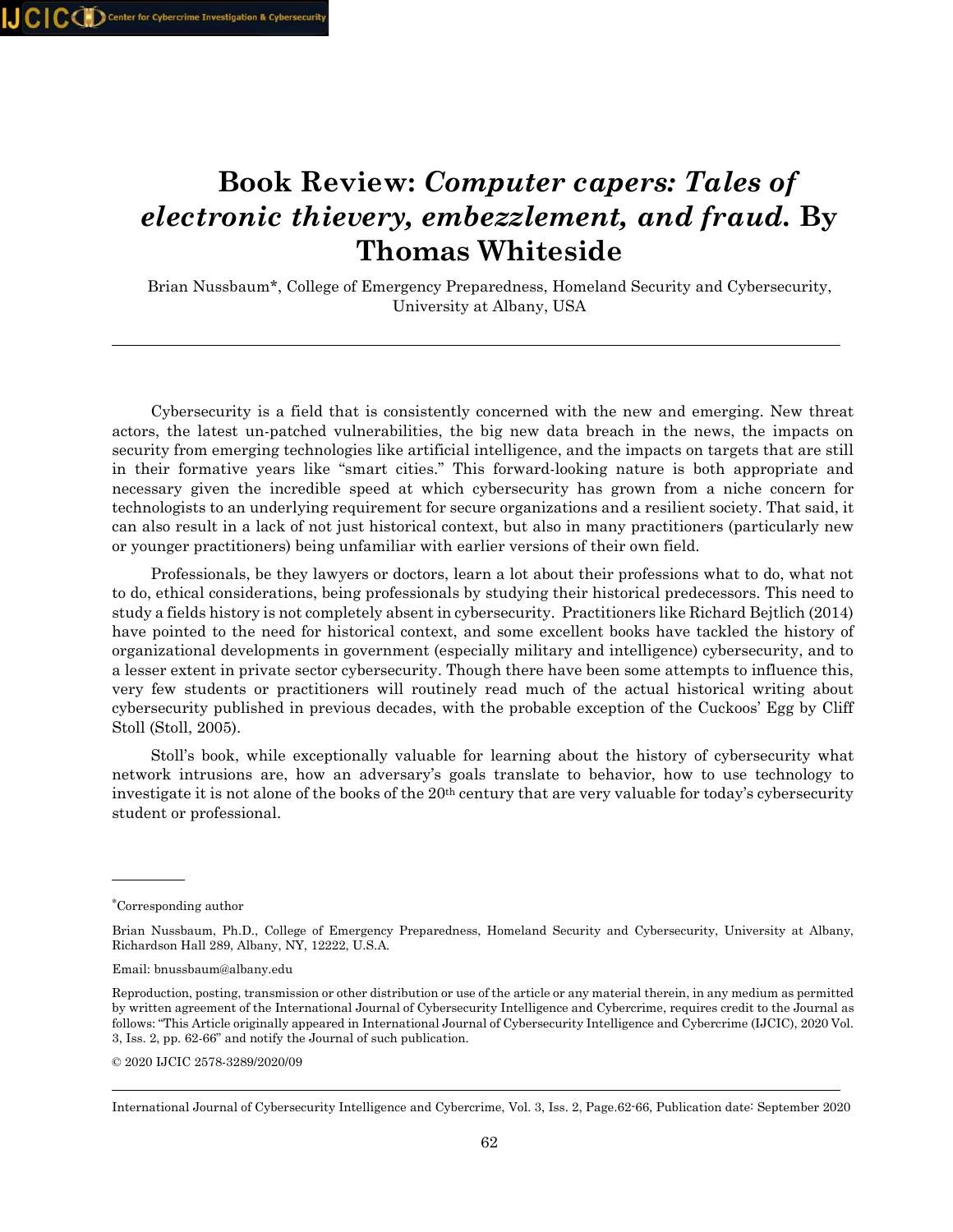#### Book Review: Computer Capers Nussbaum Nussbaum Nussbaum Nussbaum Nussbaum Nussbaum Nussbaum Nussbaum Nussbaum

This review makes the argument that Thomas Whiteside's 1978 book *Computer capers: Tales of electronic thievery, embezzlement, and fraud* is another historical work that while not as theoretically and intellectually rich as Stoll's still has much to offer, even more than forty years after its publication. There are many recent works on cybercrime, from the theoretical (Maras, 2016; Wall, 2003; Wall, 2007) to the journalistic (Goodman, 2015; Carlin & Graff, 2018), that are very important for keeping track of insights about perpetrators and the most recent scams and attacks, and students and practitioners should certainly keep current.

 Whiteside's book will not tell you about what the latest strand of crypto-ransomware will do as it ransacks your machine; rather it will expose you to many cases of early attacks on data availability for extortion including a shocking number of crimes in the 1970s in which magnetic tapes or other storage mediums were physically stolen and ransomed back to companies (or attempts were made to do so). Computer Capers will not offer brilliant insight into the NotPetya attacks that initially appeared to be a ransomware campaign and turned out to be the first global data destruction attack; but again it will expose you to many early cases of data destruction attacks involving everything from magnets to screwdrivers to firearms, as well as fascinating cases like a *"French programmer"* who left behind a logic bomb in a corporate network designed to delete his employers files two full years after he had left the firm. Understanding how companies dealt with the impacts of these early attacks and managed the consequences of their data loss including innovations like backing up data, offsite storage, limiting permissions is important insight into risk management for anyone who operates in security or disaster recovery today.

 The insights from Computer Capers are not just about attack types, but attackers and their motives as well. While the book does not feature state actors as adversaries (their inclusion is part of what made Stoll's Cuckoo's Egg so important and unique), every other type of attacker dealt with today is present from insiders to activists, and from white collar criminals to hackers, from corporate competitors to thieves of physical property. Attacks on computer systems as we think of them today tend to come through the Internet, but in the 1970s, that was not a vector that existed. There were attacks that came through network connections and across phone lines, but there were many more cases of localized computer theft and fraud, and literally dozens of cases of physical attacks on computers. These attacks were sometimes criminal in nature, but often politically motivated. they came from neo Luddites who felt they were losing jobs to computers, anti-war activists who bombed computing centers belonging to the military, and anti-nuclear protestors who attempted to use *"gasoline bombs"* on computers belonging to the Atomic Energy Commission.

 Even the financial criminals were very creative, though many just stole or embezzled money using *"salami-style"* attacks (in which tiny percentages of transactions were rounded off or sliced and deposited into their accounts) in financial institutions or other corporations. Early computer crime though, was not just simple fraud and embezzlement. Much was made of the 2013 case in the port of Antwerp (Robertson & Riley, 2015) in which drug traffickers appear to have used insiders and malicious implants to move shipping containers around in order to facilitate the trafficking of cocaine. This was seen as innovative and impressive when it happened in 2013.

International Journal of Cybersecurity Intelligence and Cybercrime, Vol. 3, Iss. 2, Page. 62-66, Publication date: September 2020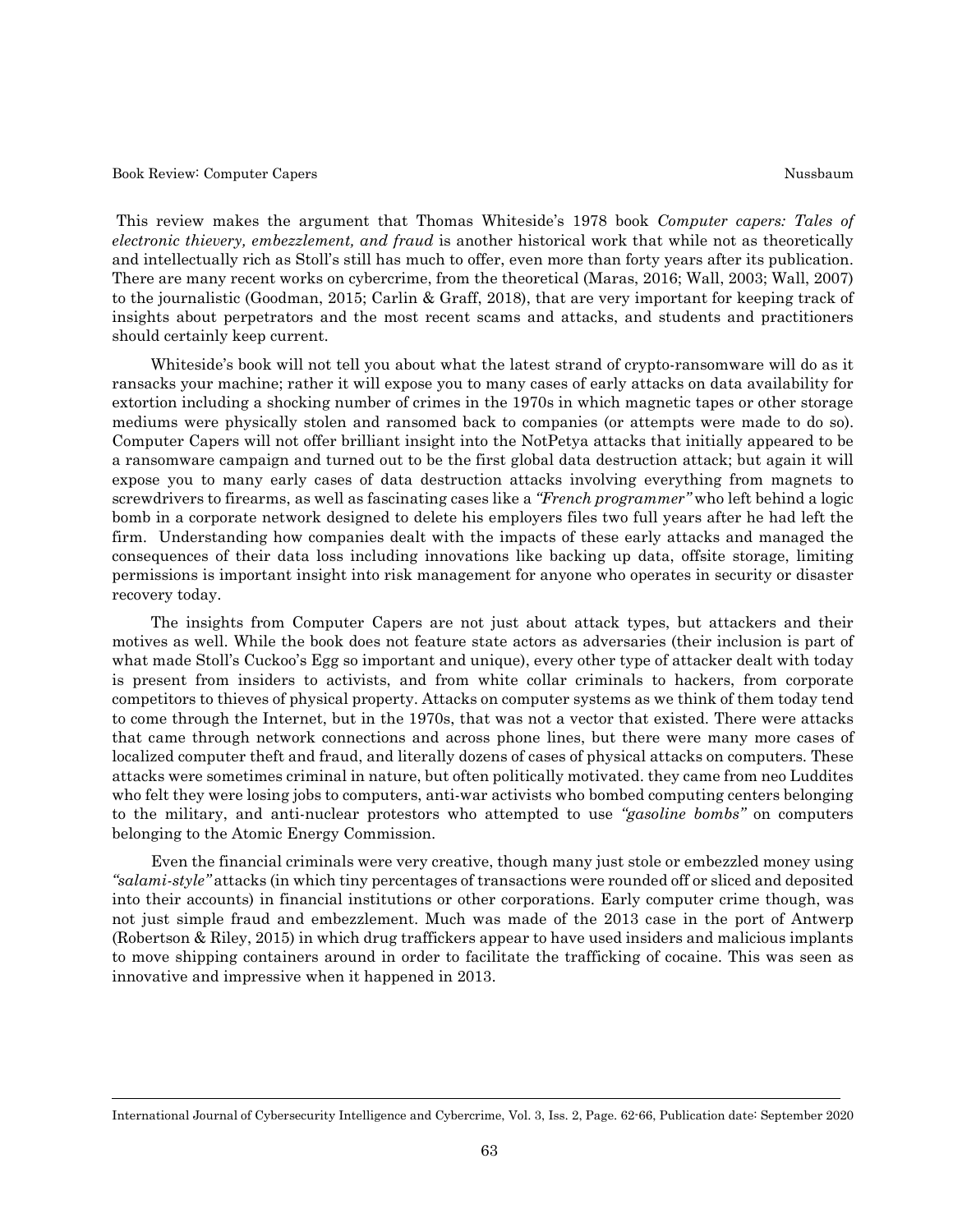Book Review: Computer Capers Nussbaum Nussbaum Nussbaum Nussbaum Nussbaum Nussbaum Nussbaum Nussbaum Nussbaum

 However, in the early 1970s, Whiteside reports a case of a major railroad having *"217 railroad boxcars"* rerouted by way of their computer program used to *"direct the assembly and routing of the company's boxcars which were worth millions of dollars…"* When federal authorities later recovered them, they had been painted, had the original company's markings obscured, and were on the property of another railroad to whom the criminals appeared to have rented or resold them.

 Another major case involved both corporate espionage, and apparently wiretapping or listening in on corporate networks. A major oil company dispatched geologists to inspect land in Alaska that the company would have a chance to bid on. The geologists compiled data and reports on different tracts of land, which were sent from "a keyboard terminal there" over "thousands of miles of telephone line to a *computer at the offices of the oil company."* Later the central office, would send back *"financial analysis"* to the staff in Alaska, including information on how much they were allowed to bid for particular tracts. Following losing all of the bids on a *"suspiciously narrow margin,"* the company conducted a security assessment that determined that someone *"using very inexpensive rented electronic equipment"* had *"tapped the oil company's computer communication line."* The company believes the costs to it from that individual case *"ran into the scores of millions of dollars."*

 The victims of cybercrime in Computer Capers seem eerily familiar decades later as well. In terms of recent major data breaches, few have drawn as much social and regulatory scrutiny as the 2017 Equifax breach. Some of the high-profile cases Whiteside covers involve credit monitoring services, with both Experian precursor TRW Credit Data, as well as Equifax itself having 1970s era intrusions. Interestingly, in both those cases, false credit data was inserted into the monitoring companies' systems to facilitate financial crime, rather than having data stolen or breached. While the meddling in the 2016 election, and concerns about election cybersecurity feel intensely new and modern, here too there are precursors from decades back. In 1971 a California company was sued by the state for using a computer tape of voter roll data "for commercial purposes," and in 1972 a computer operator for the New York City Board of Elections (BoE) appears to have committed voter-fraud when he submitted punch cards registering one hundred ineligible voters. More broadly, the victims of 1970s computer crimes documented in the book involve all sorts and sectors from giant global corporations like Exxon to civil organizations like The Girl Scouts of America.

 Today, one of the big annual releases of information not really data per se about cybercrime is the *Verizon Data Breach Report*, an annual snapshot of some of Verizon's insight into the world of cybercrime. In much the same way that modern cybersecurity data isn't publicly available or transparent, in the 1970s too, researchers were reliant on the writing of large technology providers in order to get a sense of the scope and scale of the problem. Whiteside references, but was not able to access, what at the time may have been the biggest catalogue of computer crime in existence, an internal resource at IBM. *"…the company is said to have compiled a catalogue of more than 300 cases of computer crime…"*. The information environment around cybercrime may have improved, but elements are shockingly similar four decades on.

 Whiteside's book is a work of journalism and narrative, rather than a scholarly work, so the list of chapters do not closely coincide with content; anecdotes are not grouped by type or chronology, and rather are assembled in so far as they fit into a narrative story rather than a thematic arc.

 Chapter 1 "The Attenuation of Money" introduces the computerization of many aspects of life and finance, such as it was in 1978, and begins to outline some examples of early computer crime. It is important to note though, that the world in which Whiteside's book exists is not today's world.

International Journal of Cybersecurity Intelligence and Cybercrime, Vol. 3, Iss. 2, Page. 62-66, Publication date: September 2020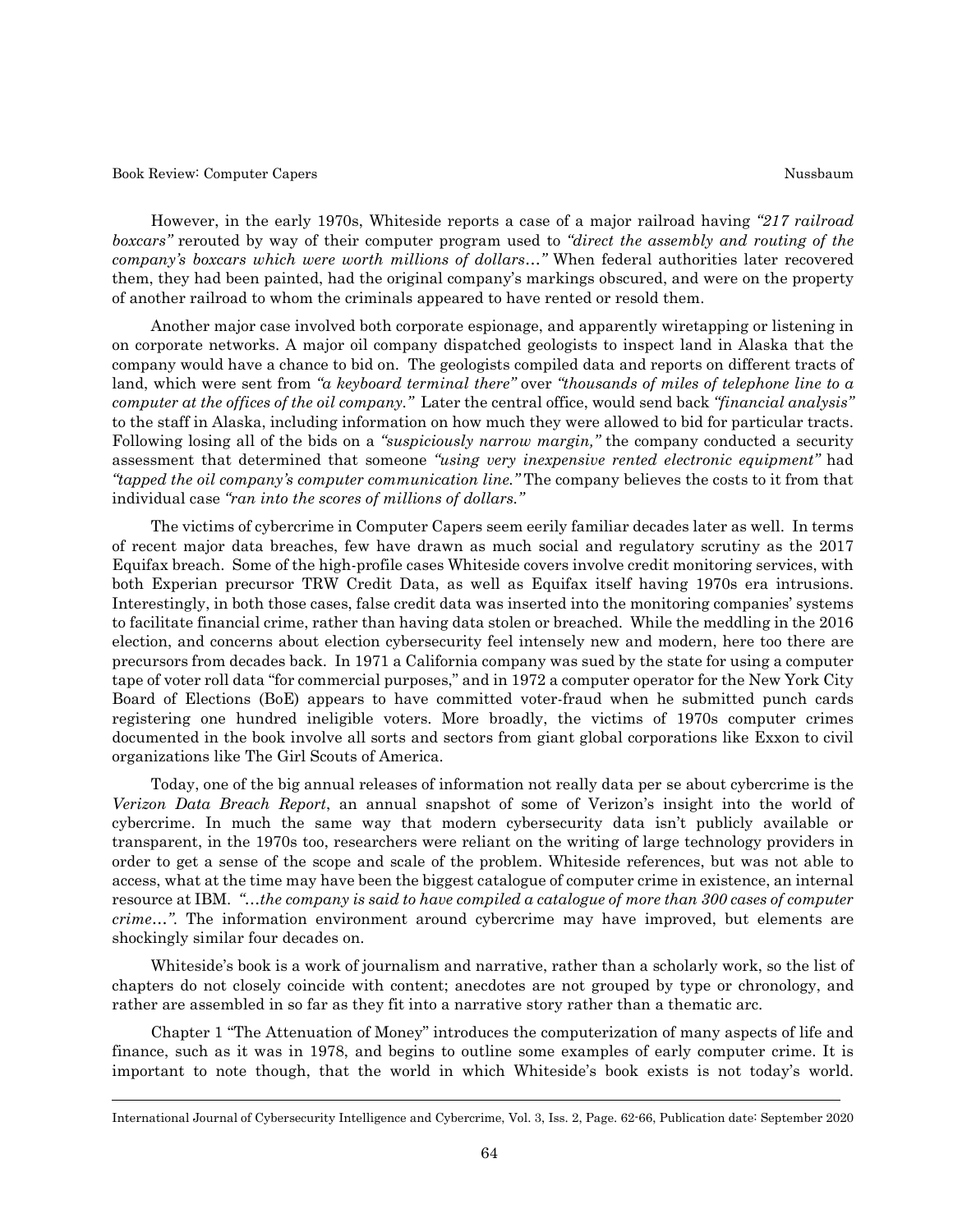#### Book Review: Computer Capers Nussbaum Nussbaum Nussbaum Nussbaum Nussbaum Nussbaum Nussbaum Nussbaum Nussbaum

 He notes that in 1978 "Some 150,000 computers are currently in use in the United States." And that "The number of Americans now involved in computer operations is more than two million." While computers were growing in importance in large institutions and businesses, they were still rare things, and broad access to the Internet was still more than a decade away. That said, the utility of the stories and insights from Whiteside's book feel surprisingly current, if indeed the technological references don't always.

 Chapter 2 "The Equity Funding Fraud" and Chapter 3 "The Union Dime Embezzlement" are large case studies of financial fraud, with insights into how cases were perpetrated, hidden, discovered, and played out. Chapter 4 "Electronic Thieves Market" is the most wide-ranging listing of cases, attack types, and organizational consequences.

 Finally, in chapter 5 "Frail Auditors, Frustrated Prosecutors," the books insights about the challenges facing investigators, auditors, companies, and law enforcement are amongst the most current and recent feeling of the books' insights. The challenges facing organizations sound familiar. The fact that "often the crime is detected by sheer accident," inability to consistently price or value lost or exposed information, the tradeoff between securing systems and their usability, and limited executive interest or understanding of computer security all remain timely. The law enforcement challenges largely sound familiar as well - inability to coordinate across jurisdictions, the challenges and quality of technical staff and training in law enforcement agencies, finding knowledgeable prosecutors and judges, vague laws, and challenges in acquiring and preserving evidence.

 Chapter 6 "Harlowe" is probably the least effective of the book, a long case study of an embezzling case, with some insight into white collar crime, but less broadly applicable insight about computer crime. Chapter 7 "Security and Flexibility" and chapter 8 "Trapdoors and Trojan Horses" are really the chapters in which Whiteside collects many of the policy, organizational, and even technical insights about the challenges of understanding and dealing with computer crime. There are several appendices including proposed legislation addressing computer crime, a case study in a penetration of a UNIVAC computer, and most interestingly a excerpt from a 1976 General Accounting Office (GAO) report on computer crimes in US federal government programs.

 The book is far from perfect as either a historical or journalistic effort. (Whiteside was a staff writer for the New Yorker when he wrote the book). Virtually none of the cases are documented there are no footnotes or endnotes, and Whiteside acknowledges changing the names of some of the individuals involved in the cases. That is, this book would not be suited to provide primary or even documented secondary source material to inform a case study for example; rather it provides a broad narrative and insights into behavior from vignettes and anecdotes. Its short bibliography is also interesting in terms of thinking about these problems of documentation; only two of its twenty references date from before 1973. This really was a book about computer crime at a time when such a thing was exceedingly tough to compile.

 It is worth noting that it was not the first book on the topic. Both Gerald McKnight's 1973 Computer Crime, and Donn B. Parker's 1976 Crime by Computer predate Whiteside's Computer Capers. This is really the first book that was written on the subject by a journalist (rather than a technology specialist) and for a broad audience. All three books are really listings, catalogues, and descriptions of numerous criminal episodes involving computers. One reviewer actually described Parker's book as "an unexceptional compendium of newspaper clippings on this growing problem of 'computer abuse' (Rabjohn, 2015)."

International Journal of Cybersecurity Intelligence and Cybercrime, Vol. 3, Iss. 2, Page. 62-66, Publication date: September 2020